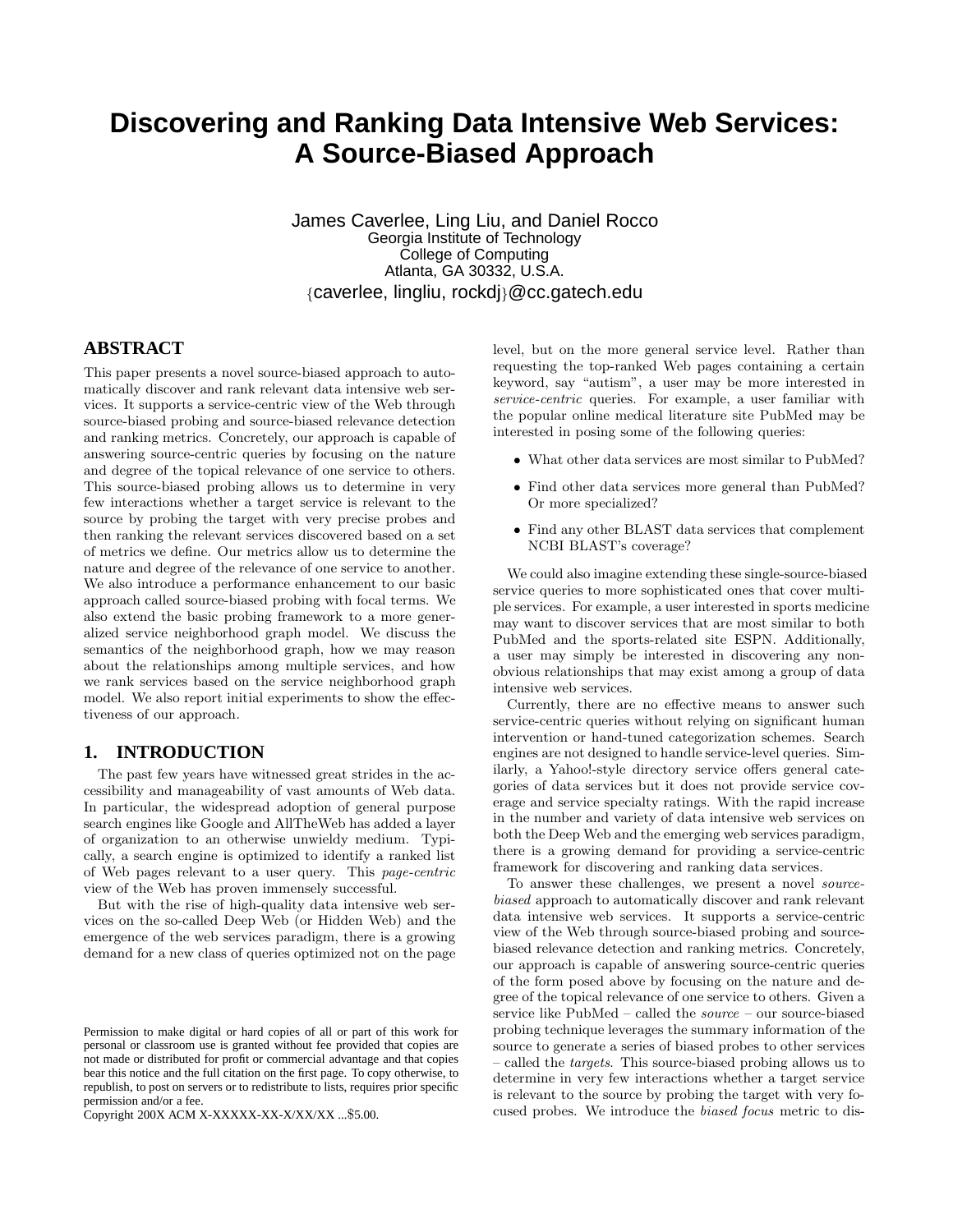cover highly relevant data services and measure relevance between services. For example, we may discover that one service is more generic than another, more specialized than another, or complementary to another service. In addition to determine the nature and degree of the relevance of one service to another, we also employ the biased focus metric to rank target services. A target service with higher affinity to the source of bias will be ranked higher. We demonstrate how a simple implementation of our biased-probing technique outperforms alternative methods. To further reduce the number of similar probes, we introduce a performance enhancement to our basic approach, called *source*biased probing with focal terms. The main idea is to identify terms in the unbiased summary of the source that share a similar topical category and then to divide the source summary into  $k$  clusters, where each cluster represents a group of similar summary terms. Our experiments show that sourcebiased probing with focal terms has the same success rate in discovering and ranking data intensive web services using fewer source-centric probes. Furthermore, we use sourcebiased probing and the biased focus measure as our fundamental building blocks to extend the source-biased service discovery framework to a more generalized service neighborhood graph model. We discuss the semantics of the neighborhood graph model, how we may reason about the relationships among multiple services, and how we may rank services based on this service neighborhood graph model. We also report initial experiments to show the effectiveness of our approach.

# **2. SYSTEM MODEL AND PROBLEM STATEMENT**

In this paper, a data intensive web service is a web service that satisfies the following two requirements: (1) the service must provide access to its underlying information repository (typically through a request-response mechanism); and (2) the service is defined by the data it owns, not by the interface it provides.The first requirement is simply for practicality; a service without access is essentially off-line and invisible for our purposes. The second requirement merely emphasizes that what constitutes a data intensive web service is the data it owns. Two common examples are the Deep Web and web services.

Both the Deep Web and web services are underrepresented (or not represented at all) on popular search engines. A user interested in finding a particular Deep Web site may rely on a Yahoo!-style categorization scheme like the ones provided by InvisibleWeb and CompletePlanet [13, 5]. Web services are currently listed in unorganized UDDI-based directories. In both cases, a service-centric query of the form "What other data intensive web services are most similar to X?" is impossible to answer without significant human intervention. The large and increasing number of web services available on the Web today demands a service-centric view of the Web and an efficient and effective framework for automated service discovery and service ranking.

#### **2.1 Modeling Services with Service Summaries**

We consider a universe of discourse  $W$  consisting of  $D$  data intensive web services:  $W = \{S_1, S_2, \ldots, S_D\}$  where each service produces a set of documents in response to a particular service request. Hence, we describe each web service

 $S_i$  as a set of  $M_i$  documents:  $S_i = \{doc_1, doc_2, \cdots, doc_{M_i}\}.$ There are N terms  $(t_1, t_2, ..., t_N)$  in the universe of discourse  $W$ , where common stopwords (like 'a', 'the', and so on) have been eliminated. Optionally, the set of  $N$  terms may be further refined by stemming [20] to remove prefixes and suffixes.

Adopting a vector-space model [23, 24] of the service contents, we may describe each web service  $S_i$  as a vector consisting of the terms in the service along with a corresponding weight:  $\frac{1}{1}$ 

SUMMARY
$$
(S_i)
$$
 = { $(t_1, w_{i1}), (t_2, w_{i2}), \cdots, (t_N, w_{iN})$ }

A term that does not occur in any documents served by a service  $S_i$  will have weight 0. Typically, for any particular service  $S_i$ , only a fraction of the N terms will have non-zero weight. We refer to the number of non-zero weighted terms in  $S_i$  as  $N_i$ .

We call the vector SUMMARY $(S_i)$  a service summary for the data intensive web service  $S_i$ . A service summary is a single aggregate vector that summarizes the overall distribution of terms in the set of documents produced by the service. To find SUMMARY $(S_i)$ , we must first represent each document  $doc_j$   $(1 \leq j \leq M)$  as a vector of terms and the frequency of each term in the document:

$$
doc_j = \{(t_1, freq_{j1}), (t_2, freq_{j2}), \cdots, (t_N, freq_{jN})\}
$$

where  $freq_{ik}$  is the frequency of occurrence of term  $t_k$  in document j. Initially the weight for each term may be based on the raw frequency of the term in the document, though there are alternative occurrence-based metrics like the normalized frequency of the term and the term-frequency inverse document-frequency (TFIDF) weight. TFIDF weights the terms in each document vector based on the characteristics of all documents in the set of documents.

Given a particular encoding for each document, we may generate the overall service summary in a number of ways. Initially, the weight for each term in the service summary may be based on the overall frequency of the term across all the documents in the service (called the service frequency, or servFreq):  $w_{ik} = serverFreq_{ik} = \sum_{j=1}^{M} freq_{jk}$ . Alternatively, the weight for each term may be based on the number of documents in which each term occurs (called the document count frequency, or  $docCount$ :  $w_{ik} = docCount_{ik}$  $\sum_{j=1}^{M} \mathcal{I}_j(t_k)$  where  $\mathcal{I}_j(t_k)$  is an indicator function with value 1 if term  $t_k$  is in document j and 0 otherwise.

Once we have chosen our service model, to effectively compare two data intensive web services and determine the relevance of one service to another, we need two technical components: (1) a technique for generating a service summary; and (2) a metric for measuring the relevance between the two services.

## **2.2 Estimating Service Summaries**

Ideally, we would have access to the complete set of documents belonging to a data intensive web service. We call a service summary for  $S_i$  built on these documents an actual service summary or ASUMMARY $(S_i)$ . However, most services do not (or will not) publish their entire set of documents for public consumption; rather, documents are accessible only through a request-response mechanism. Many

<sup>1</sup>This vector-based approach has been popularized in the database community by GlOSS [10] and related projects.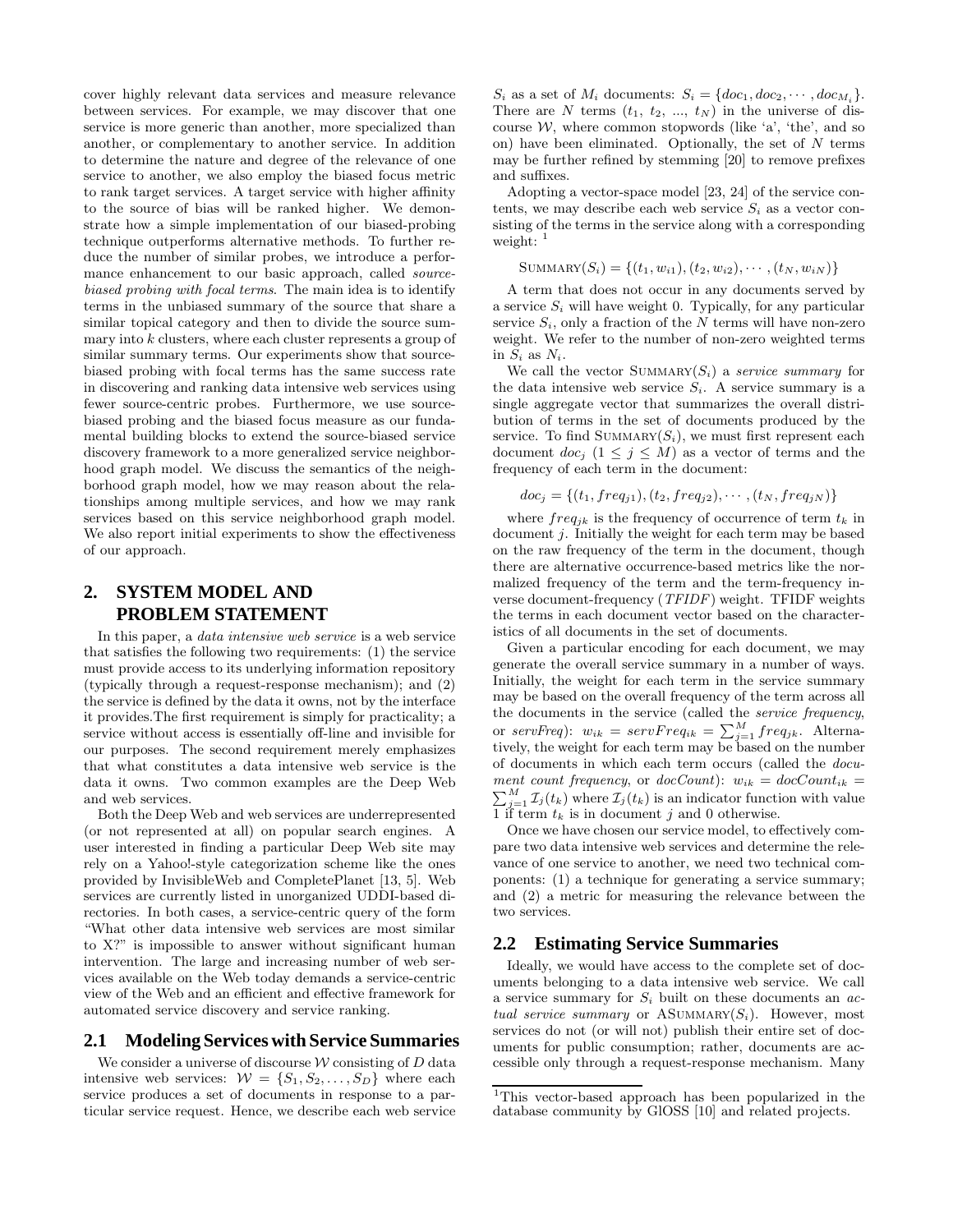documents are created on-the-fly in response to a particular user query at a service. Hence, the documents themselves are transient objects that may not be consistent from moment-to-moment. Furthermore, the enormous size of the data repositories underlying many services coupled with the non-trivial costs of collecting documents (through repetitive requests and document download) makes it unreasonable to expect to completely capture every document available through a service. As a result, previous researchers have introduced several techniques for probing a service to generate a representative summary based on a small sample of the entire services [1, 2]. We call such a representative summary an estimated service summary, or  $ESUMMARY(S_i)$ :

ESUMMARY
$$
(S_i)
$$
 = { $(t_1, w_{i1}), (t_2, w_{i2}), \cdots, (t_N, w_{iN})$ }

The number of occurring terms (i.e. those terms that have non-zero weight) in the estimated summary is denoted by  $N_i'$ . Typically,  $N_i'$  will be much less than the number of non-zero weighted terms  $N_i$  in the actual service summary since only a fraction of the total documents in a service will be examined. Hence, the goal of a prober is typically to find ESUMMARY $(S_i)$  such that the relative distribution of terms closely matches the distribution of terms in  $ASUMMARY(S_i)$ , even though there will be far fewer occurring terms in the estimated summary than in the actual summary.

We will discuss the details of these probing techniques in great detail shortly, but for now, let us suppose that we have a mechanism for approximating a service summary with ESUMMARY $(S_i)$ .

Several sampling techniques have been proposed to estimate data source summaries. All aim at estimating the overall summary of the data content served by a web service. We classify them into two categories: Random sampling and query-based sampling.

#### **Random Sampling** − **No Bias**

If we had unfettered access to a data intensive web service, we could randomly select terms from the service to generate the estimated service summary ESUMMARY $(S_i)$ . Barring that, we could randomly select documents with which to base the estimated service summary. We will call such a random selection mechanism an unbiased prober since all terms (or documents) are equally likely to be selected. In practice, an unbiased prober is unrealistic since most services only provide a query-based request-response mechanism for extracting documents. The request-response mechanism introduces bias through the ranking of returned documents and by providing incomplete access to the entire service. Hence, true unbiased selection is infeasible in practice.

#### **Query-based Sampling** − **Query Bias**

As a best approximation to unbiased probing, Callan et al. [1, 2] have introduced a query-based sampling technique for generating accurate estimates of data services. Their goal is to generate an estimated summary that matches the actual contents of the database by examining only a fraction of the total documents. The Callan technique relies on repeatedly requesting documents from a source using a limited set of queries. Since the documents extracted are not chosen randomly, but are biased by the querying mechanism, we say that the Callan technique displays query bias.

There are several ways to define the limited set of queries. A simplest one is to randomly select a limited number of keywords in a general dictionary. One can also start with a randomly selected keyword and then choose the subsequent keywords from the documents returned by the data service. More recently, Gravano et al. [16] have introduced an extension to the Callan-style probing technique that relies on a set of query probes learned by a classifier. Their probing method relies on a Yahoo!-style categorization hierarchy and requires learning a set of probes specific to the hierarchy. Probes are intended to guide placement of each service with the appropriate node of the classification hierarchy. This classifier-based query probing skews the service summaries towards classifier-determined topics. This method aims at classifying services and is effective at comparing two services based on a given categorization hierarchy, but it is not suitable for direct comparison of one service (source) to another (target) in terms of the content coverage of the target with respect to the source.

## **2.3 Comparing Service Summaries: Potential Problems**

In order to determine the relevance of one data intensive web service  $S_i$  to another service  $S_i$ , we require an appropriate relevance metric. There are a number of possible relevance metrics to compare two service summaries. A fairly simple and straightforward approach is based on a count of the number of common terms in the two services  $S_i$  and  $S_j$ :

 $relevance(S_i, S_j) = \frac{|ESUMARY(S_i) \cap ESUMMARY(S_j)|}{max(|ESUMMARY(S_j)|, |ESUMMARY(S_i)|)}$ 

Two services with exactly the same terms represented in their estimated summaries will have  $relevance(S_i, S_j) = 1$ , indicating the highest possible degree of relevance. Conversely, two services with no terms in common will have  $relevance(S_i, S_j) = 0$ , indicating the lowest possible degree of relevance.

We now use an example to illustrate why the existing service summary estimation techniques are inadequate for effectively revealing interesting relationships between two data services, especially in terms of the content coverage of one (target) in the context of the other (source).

**Example:** We collected fifty documents from the Google web service, the PubMed web service, and ESPN's search site, respectively, using an effective probing technique for service summary estimation [which we will discuss in detail shortly]. Based on real-world experience, we know that PubMed is exclusively an excellent service for health information. Google also is a great service for health information, although it does provide access to many other kinds of information. In contrast, ESPN is a sports-only site and of little relevance to PubMed. Using the service summaries constructed, we find that relevance(Google,  $PubMed$ ) = 0.05 and relevance(ESPN, PubMed) =  $0.06$ . In both cases the service summaries share very few terms in common and hence both Google and ESPN appear to be irrelevant with respect to PubMed. Based on these figures, we could incorrectly conclude two facts: (1) Google is irrelevant to PubMed; and (2) Relatively speaking, ESPN is more relevant to PubMed than Google.

This example underlines two critical problems with current techniques for probing and comparing service summaries:

First, current service summary estimation techniques are concerned with generating overall summaries of the underlying data services. The goal is to generate essentially an unbiased estimate of the actual service summary. In this example, since Google has such broad coverage, very few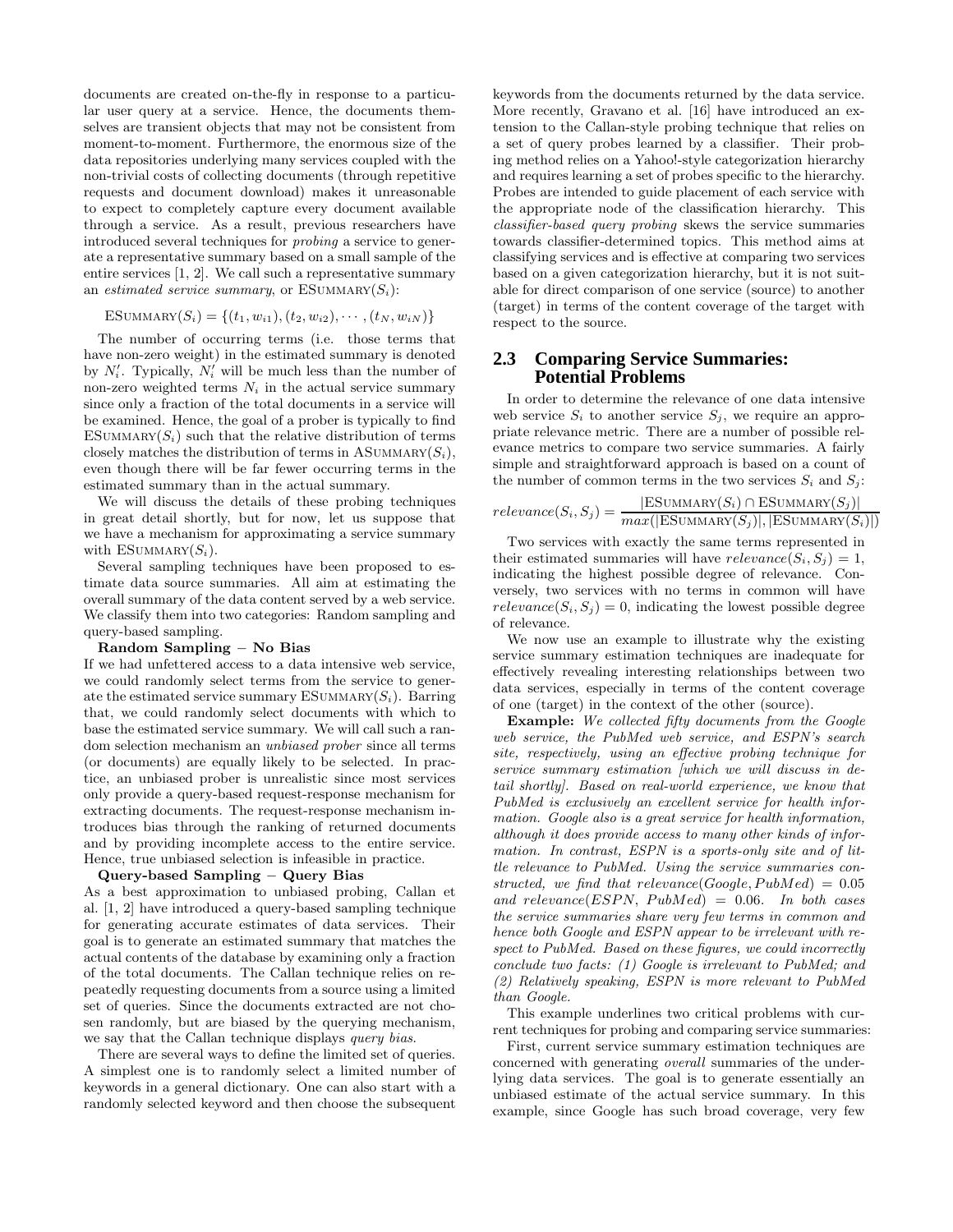terms in an unbiased estimated summary may be common to the PubMed estimated service summary. Hence, many topics that are relevant for context based service comparisons may be under-represented or overlooked completely, since the summaries contain just a small fraction of the total terms in each service.

Second, the current relevance comparison metrics are concerned with how much content one service covers over the combined content served by the two services. This type of metric is good at capturing the size difference of two services in terms of data content they serve but fails to indicate the interesting relationship between two services in terms of the content coverage of one service (target) with respect to the other (source). Therefore, we need a relevance metric that can describe the nature and degree of the relationship between two services. In the context of our example, it would be interesting to discover both that Google is much more relevant to PubMed than ESPN and that Google has much broader coverage than PubMed. When comparing two services using estimated summaries, a relevance metric like the one described above is clearly inadequate.

Bearing these issues in mind, we propose a source-biased approach to service discovery and ranking that uses a sourcebiased query probing to generate biased estimated summaries and a biased-focus measure for better capturing the relationships between two services. The source-biased probing biases the service summary of a target service towards the service summary of the source, effectively revealing the nature and degree of the relationship between the source service and the target service. The biased-focus metric measures the similarity of the data content served by the target service in terms of the estimated summary of the source, successfully highlighting the importance of source-biased similarity in comparing services. Our experiments show that our source-biased approach is effective in revealing interesting relationships among services and efficient for discovering and ranking services in a source-specific context (see Section 6 for details).

# **3. SOURCE-BIASED SERVICE DISCOVERY: THE BASIC ALGORITHM**

With the continued increase in the number of web services and the rapid growth in the amount of dynamic content served from the Deep Web, the problem of discovering and ranking services is becoming increasingly important. One way to discover interesting web services is to start from a given source service and try to find those target services that are highly relevant to the source. We refer to this type of service discovery as source-biased service discovery.

There are two fundamental steps in performing sourcebiased service discovery. First, in order to find the target data services that have high relevance to a source, we need to generate a source-biased summary of the target services instead of using unbiased summaries of the targets. We propose a source-biased probing algorithm that can compute the relevance of the target services with respect to the source in very few probes. Second, we need an efficient mechanism to measure the source-biased relevance of target services with respect to the source. We propose a so-called biased focus metric, taking a source-centric view of the target services. We next discuss each of these two steps in detail.



**Figure 1: Source-Biased Probing**

## **3.1 Source-Biased Probing**

Given a service – called the  $source -$  the source-biased probing technique leverages the information available within the source to generate a series of biased probes to send to another service – called the target. This source-biased probing allows us to determine in very few interactions whether a target service is relevant to the source by probing the target with highly focused probes.

To help differentiate the source-biased approach from others discussed in Section 2, in this section we use  $\sigma$  to denote the source service and  $\tau$  to denote the target service instead of  $S_i$  and  $S_j$ . The source-biased probing algorithm works as follows: We use the unbiased service summary of the source, denoted by ESUMMARY $(\sigma)$ , as a dictionary of candidate probe terms. We then send a series of probe terms, selected from ESUMMARY( $\sigma$ ), to the target service  $\tau$  until a stopping condition is met. The final product of the sourcebiased probing is a service summary for  $\tau$  that is biased towards σ. We denote this source-biased summary of the target service by ESUMMARY<sub> $\sigma(\tau)$ </sub>, where:

ESUMMARY<sub> $\sigma(\tau) = \{(t_1, w_1^{\sigma}), (t_2, w_2^{\sigma}), \cdots, (t_{N'}, w_N^{\sigma})\}$ </sub>

For any target service  $\tau$ , let ESUMMARY( $\tau$ ) denote its unbiased summary obtained using either random sampling or query sampling as discussed earlier:

ESUMMARY( $\tau$ ) = { $(t_1, w_1), (t_2, w_2), \cdots, (t_{N'}, w_N)$ }

It is important to note that typically the inequality  $w_j \neq$  $w_j^{\sigma}$  does hold. To distinguish the term weight  $w_j$  from the corresponding term weight in the biased target summary, we denote the bias by  $w_j^{\sigma}$ . Figure 1 illustrates the sourcebiased probing process. A sketch of the source-biased probing algorithm is given in Figure 2. The performance and effectiveness of the algorithm depends upon a number of factors, including the selection criterion used for choosing source-specific candidate probe terms, and the type of stop condition used to terminate the probing process.

In Figure 1, The arrow indicates that probes are drawn from the source  $\sigma$  and sent to the target  $\tau$  for generating source-biased summary estimate  $ESUMMARY_{\sigma}(\tau)$ . In the rest of the paper, we sometimes use the shorthand  $\sigma \rightarrow \tau$  to indicate that  $\sigma$  is used as a source of bias to probe a target service  $\tau$ .

Now let us use the following example to illustrate the power of source-biased probing. For simplicity we are considering a simplistic world of only very few terms per service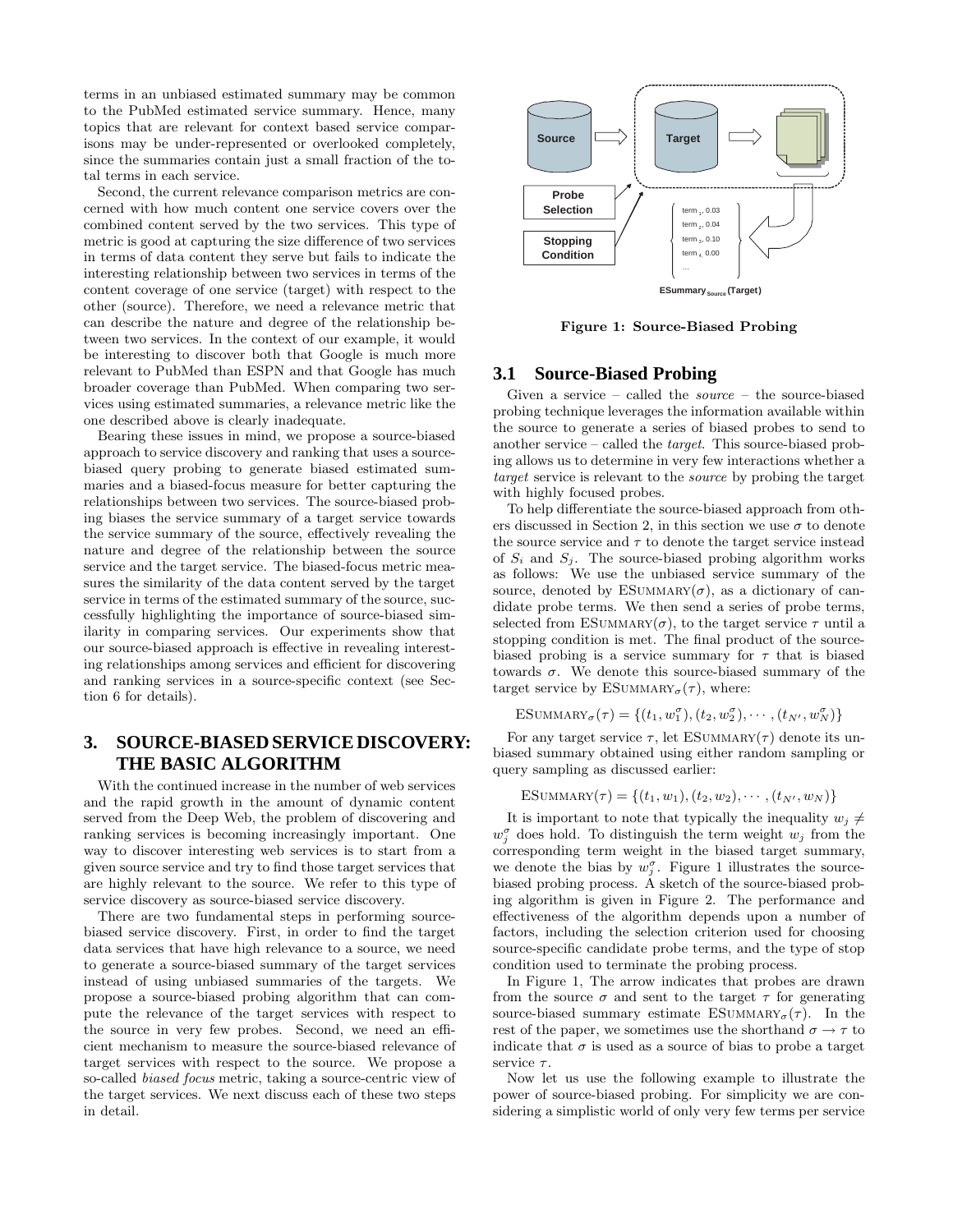| SourceBiasedProbing(Service $\sigma$ , Service $\tau$ )                                           |  |
|---------------------------------------------------------------------------------------------------|--|
| For target service $\tau$ , initialize ESUMMARY <sub><math>\sigma(\tau) = \emptyset</math>.</sub> |  |
| repeat                                                                                            |  |
| Invoke the probe term selection algorithm                                                         |  |
| to select a one-term query probe q from the                                                       |  |
| source of bias ESUMMARY $(\sigma)$ .                                                              |  |
| Construct a service request for $\tau$ with query q.                                              |  |
| Send the request to the target service $\tau$ .                                                   |  |
| Retrieve the top-m documents from $\tau$ .                                                        |  |
| Update ESUMMARY <sub><math>\sigma(\tau)</math></sub> with the terms and                           |  |
| frequencies from the top- $m$ documents.                                                          |  |
| until Stop probing condition is met.                                                              |  |
| return ESUMMARY <sub><math>\sigma</math></sub> $(\tau)$                                           |  |
|                                                                                                   |  |

**Figure 2: Source-Biased Probing Algorithm**

summary. In reality, each service summary would consist of orders of magnitude more terms:

**Example:** Suppose that our goal is to determine the relevance of Google to the health service PubMed. We have an estimated summary for PubMed: ESUMMARY( $PubMed$ ) = {arthritis, bacteria, cancer} (where for simplicity we have dropped the term weights from the summary). Now suppose that Google provides access to only three types of information: health, animals, and cars. In the actual service summary for Google, each topic is represented by three terms: ASUMMARY( $Google$ ) = {arthritis, bacteria, cancer, dog, elephant, frog, garage, helmet, indycar}. If we were to estimate Google by using an unbiased prober, we would essentially randomly select terms from Google to serve as an approximation for the actual summary. Constraining the estimate to three terms, one such unbiased estimate could be: ESUMMARY( $Google$ ) = {arthritis, frog, helmet} which shares only one term with PubMed. Hence we could conclude that Google is not relevant to PubMed. In contrast, if we were to use a PubMed-biased prober, we could focus on only those terms in Google that are relevant to PubMed by sending only health-related probes:  $ESUMMARY *PubMed*(Google)$  $= \{arthritis, bacteria, cancer\}.$  Hence, the source-biased probing accentuates the commonality between the two services.

From Algorithm 2, it is clear that there are two components that have critical impact on the performance of the source-biased probing algorithm: the selection of query probing terms and the type of stop probing condition to use.

#### **Mechanisms to Select Probe Terms**

There are several possible ways to select the probes based on the statistics stored with each service summary, including uniform random selection and selection based on topweighted terms. In general, the selection criterion will recommend a query term drawn from the set of all non-zero weighted terms in the unbiased source summary  $ESUMMARY(\sigma)$ .

Uniform Random Selection: In this simplest of selection techniques, each term that occurs in ESUMMARY( $\sigma$ ) has an equal probability of being selected, i.e.

Prob(selecting term  $j$ ) =  $\frac{1}{N'}$ .

Weight-Based Selection: Rather than randomly selecting query terms, we could instead rely on a ranking of the terms by one of the statistics that are stored with each service summary. For example, all terms in ESUMMARY( $\sigma$ ) could be

ranked according to the weight of each term. Terms would then be selected in descending order of weight. Depending on the type of weight stored (e.g.  $servFreq, docCount,$ etc.), several flavors of weight-based selection may be considered.

#### **Different Types of Stop Probing Conditions**

The stop probing condition is the second critical component in the source-biased probing algorithm. We consider four different types of conditions that might be used in practice:

Number of Queries: After some fixed number of query probes ( $MaxProbes$ ), end the probing. This condition is agnostic to the number of documents that are examined for each service.

Documents Returned: In contrast to the first technique, the second condition considers not the number of queries, but the total number of documents  $(MaxDocs)$  returned by the service. Since some queries may return no documents, this stopping condition will require more query probes than the first alternative when  $MaxProbes = MaxDocs$ .

Document Thresholding: Rather than treating each document the same, this third alternative applies a threshold value to each document to determine if it should be counted toward MaxDocs. For each document, we may calculate the relevance of the document to the source of bias ESUMMARY( $\sigma$ ). If the document relevance is greater than some threshold value, then the document is counted. Otherwise, the document is discarded.

Steady-State: Rather than relying on a count of queries or documents, this final stopping condition alternative instead relies on the estimated summary reaching a steady-state. After each probe, we calculate the difference between the new value of  $ESUMMARY_{\sigma}(\tau)$  and the old value. If the difference (which may be calculated in a number of ways) is less than some small value  $\epsilon$ , then we consider the summary stable and stop the probing.

In the experiments section, we report the results of varying both of these key parameters.

#### **3.2 Evaluating Relevance: Biased Focus**

We previously asserted that to effectively determine the relevance of one service to another, we would require both a technique for generating a source-biased service summary and a source-biased metric for measuring the relevance of a target service in the context of the source. In the previous section, we presented the algorithm and the factors that impact the performance of the algorithm for generating source-biased summary estimates of a data service. In this section we present several flavors of a biased focus measure for better understanding the relationship between a source and a target.

Given a source service and a target service, we begin by discussing the requirements of an appropriate biased focus measure and then discuss several possible variations.

DEFINITION 1 (BIASED FOCUS). Let  $\sigma$  denote a source service modeled by an unbiased summary and  $\tau$  denote a target service with a  $\sigma$ -biased summary, and let  $f_{\alpha}(x)$  denote the source-biased focus measure. We define  $f \circ \cos(\tau)$ to be a measure of the topical focus of the target service τ with respect to the source of bias σ. The focus metric ranges from 0 to 1, with lower values indicating less focus and higher values indicating more focus.

In general, focus is not a symmetric relation. Hence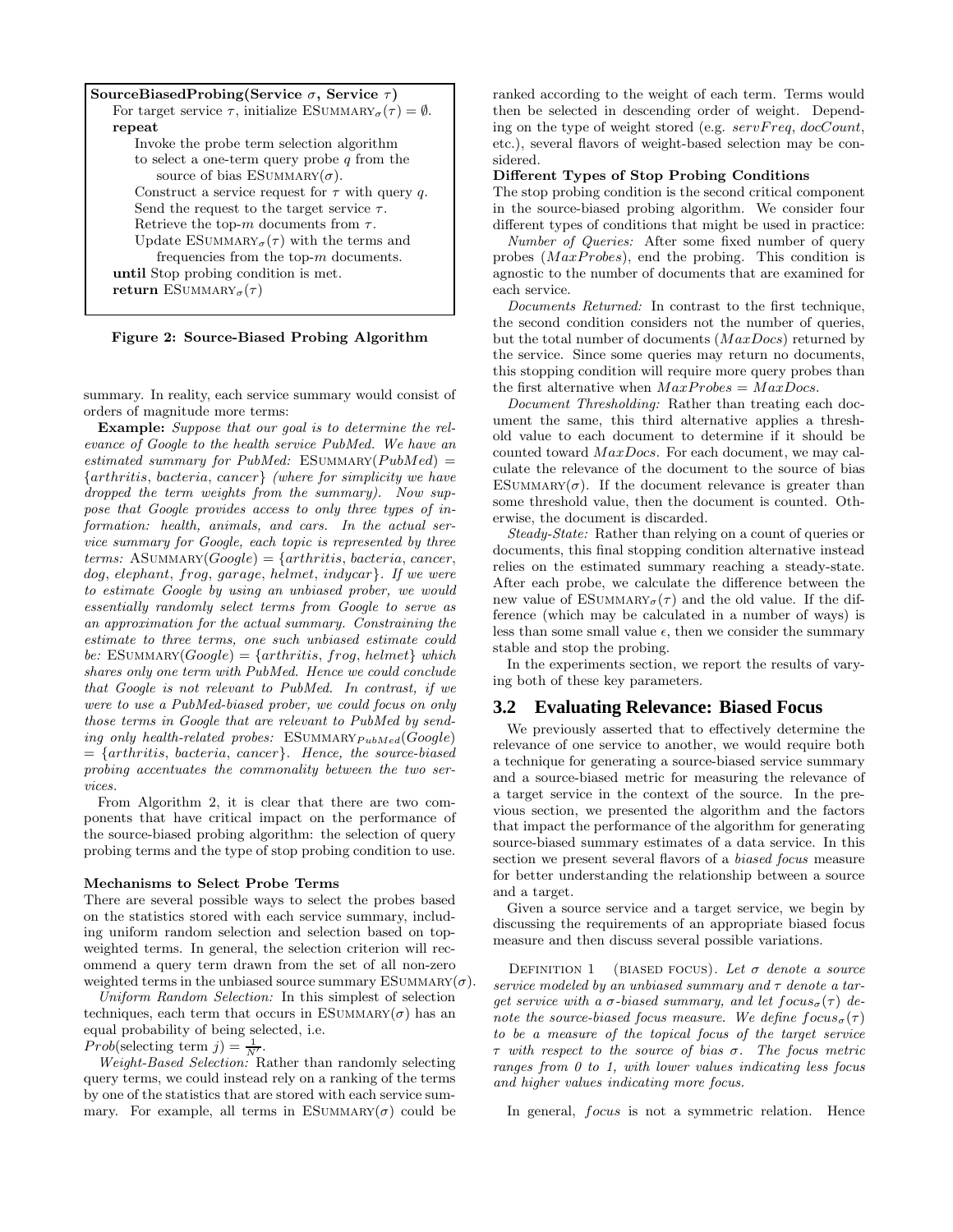we may describe any two services  $\sigma$  and  $\tau$  with the focus in terms of  $\sigma$  (i.e.  $focus_{\sigma}(\tau))$  and in terms of  $\tau$  (i.e.  $focus_\tau(\sigma)$ ).

There are several ways to calculate the biased focus for a source and a target. One approach is to approximate the focus measure by computing the ratio of common terms between source and target over the source summary estimate. We call this method the common-term based focus measure, denoted by  $CTfocus_{\sigma}(\tau)$ .

$$
CTfocus_{\sigma}(\tau) = \frac{|ESUMMARY(\sigma) \cap ESUMMARY_{\sigma}(\tau)|}{|ESUMMARY(\sigma)|}
$$

This approximation counts the number of common terms between the source of bias and the target and divides by the size of the source of bias. So if all terms in the source of bias occur in the target, then the target is perfectly focused on the source and  $CTfocus_{\sigma}(\tau) = 1$ . Conversely, if no terms in the source of bias occur in the target, then the target has no focus on the source and  $CTfocus_{\sigma}(\tau) = 0$ . Unfortunately, a common-term based focus measure will tend to understate the importance of highly-weighted terms and overvalue the importance of lowly-weighted terms. Consider the following example:

Example: Let  $\sigma$  be a source service and its associated service summary be given below: ESUMMARY( $\sigma$ ) = {(a, 100),  $(b, 1), (c, 1), (d, 1), (e, 1)$ . Assume that we also have two source-biased summaries for targets  $\tau_1$  and  $\tau_2$  that are generated by source  $\sigma$ -biased probing queries: ESUMMARY<sub> $\sigma$ </sub> $(\tau_1)$  $= \{(a, 100)\}$  and ESUMMARY<sub> $\sigma(\tau_2) = \{(b, 1), (c, 1), (d, 1),\}$ </sub>  $(e, 1), (f, 100)$  *Calculating the common term-based focus,* we find  $CTfocus_{\sigma}(\tau_1)=0.2$  and  $CTfocus_{\sigma}(\tau_2)=0.8$ . So even though  $\tau_2$  is heavily weighted towards the term f, it is considered more relevant to  $\sigma$  than  $\tau_1$ .

An obvious solution to address the above-mentioned problem is to use the term-weight based focus measure, denoted by  $TWfocus_{\sigma}(\tau)$ :

$$
TWfocus_{\sigma}(\tau) = \frac{\sum_{k \in \text{ESUMMARY}_{\sigma}(\tau)} w_{\sigma k}}{\sum_{k \in \text{ESUMMARY}(\sigma)} w_{\sigma k}}
$$

where  $w_{\sigma k}$  is the weight for term k in ESUMMARY<sub> $\sigma$ </sub>. The term weight based focus measure can be seen as a generalization of the  $cf_{ratio}$  introduced in [1].<sup>2</sup>

While the  $TWfocus_{\sigma}(\tau)$  approximation overcomes the problems of the  $CTfocus_{\sigma}(\tau)$ , it introduces new issues. For example, the term weights used in the  $TWfocus_{\sigma}(\tau)$  approximation are from the unbiased summary of the source. Thus it does not give a good estimate on the source-biased measure.

We propose to use the well-known cosine similarity (or normalized inner product) to approximate the source-biased focus measure. We define the cosine-based focus as follows:

$$
Cosine\text{-}focus_{\sigma}(\tau) = \left(\frac{\sum_{k=1}^{N} w_{\sigma k}w_{\tau k}^{\sigma}}{\sqrt{\sum_{k=1}^{N} (w_{\sigma k})^2} \cdot \sqrt{\sum_{k=1}^{N} (w_{\tau k}^{\sigma})^2}}\right)
$$

<sup>2</sup>The  $cf_{ratio}$  is presented in the context of comparing an estimated database summary  $DB'$  to an actual database summary *DB.*  $ctf_{ratio} = \sum_{i \in DB'} ctf_i / \sum_{i \in DB} ctf_i$ , where  $ctf_i$  = number of times term i occurs in the source. Here, we have generalized this formulation for comparison of summaries from different services, and for use with term weightings other than the  $ctf$ .

where  $w_{\sigma k}$  is the weight for term k in ESUMMARY( $\sigma$ ) and  $w_{\tau k}^{\sigma}$  is the  $\sigma$ -biased weight for term k in ESUMMARY<sub> $\sigma$ </sub> $(\tau)$ . The cosine ranges from 0 to 1, with higher scores indicating a higher degree of similarity. In contrast, the cosine between orthogonal vectors is 0, indicating that they are completely dissimilar. The cosine measures the angle between two vectors, regardless of the length of each vector. Intuitively, the cosine-based biased focus is appealing since it more reasonably captures the relevance between two services.

The biased focus metrics is not only used for measuring service relevance but also used for ranking the set of target services  $\tau_1, \tau_2, \ldots, \tau_N$  with respect to a source  $\sigma$ . In Section 5, we shall show how to use the biased-focus for drawing interesting inferences about the relationships between different but relevant services.

# **4. SOURCE-BIASED PROBING WITH FOCAL TERMS**

Recall the discussions in the previous section, one of the critical parameters to the success of source-biased probing is the choice of probe terms from the source of bias  $\sigma$ . We discussed several random selection techniques as well as different ways to define stop-probing conditions. In all cases considered so far, the estimated source summary is treated as a single repository of candidate probe terms. In this section we introduce a refinement over these simple selection techniques whereby the source summary is segmented into k groups of co-occurring terms. The main idea is to iteratively select one term from each of the k groups to probe the target. We call this term the focal term of the corresponding group. When used in conjunction with the general source-biased probing algorithm, we have an enhanced version called source-biased probing with focal terms. Like the basic algorithm of source-biased probing, the goal remains to produce source-biased target service summaries that are effective for detecting interesting relationships between a source of bias and a target service. A unique advantage of using focal terms is that these source-biased summaries of target services can be generated in far fewer queries and with higher quality. We below describe this enhanced sourcebiased probing algorithm in detail and will show the benefit of this algorithm through experiments in Section 6.

#### **4.1 Focal Terms and Focal Term Groups**

Let  $\sigma$  denote a source service with its unbiased service summary  $ESUMMARY_{\sigma}$ . We denote the set of terms with non-zero weight in ESUMMARY<sub> $\sigma$ </sub> (i.e. the terms that actually occur in the service  $\sigma$ ) as  $Terms(\sigma)$ , where  $Terms(\sigma)$ consists of *n* terms  $t_1, t_2, ..., t_n$ .

A focal term group is a subset of terms in the set  $Terms(\sigma)$ that co-occur in the documents of  $\sigma$ . We denote a focal term group i as  $FTerms<sub>i</sub>$ . The main idea behind source-biased probing with focal terms is to partition the set  $Terms(\sigma)$ into  $k$  disjoint term groups such that the terms within each term group co-occur in documents of  $\sigma$  more frequently than they do with terms from other term groups.

Formally, we need an algorithm that can find a partition of  $Terms(\sigma)$  into k focal term groups:

$$
T_{k}erms(\sigma) = \{FTerms_1, \dots, FTerms_i, \dots, FTerms_k |
$$
  
\n
$$
\bigcup_{i=1}^{k} Terms_i = \{t_1, \dots, t_n\} \text{ and } FTerms_i \cap FTerms_j = \emptyset\}
$$

 $i=1$ <br>In Table 1, we show an example of five focal term groups for a collection of 100 PubMed documents. Note that  $k$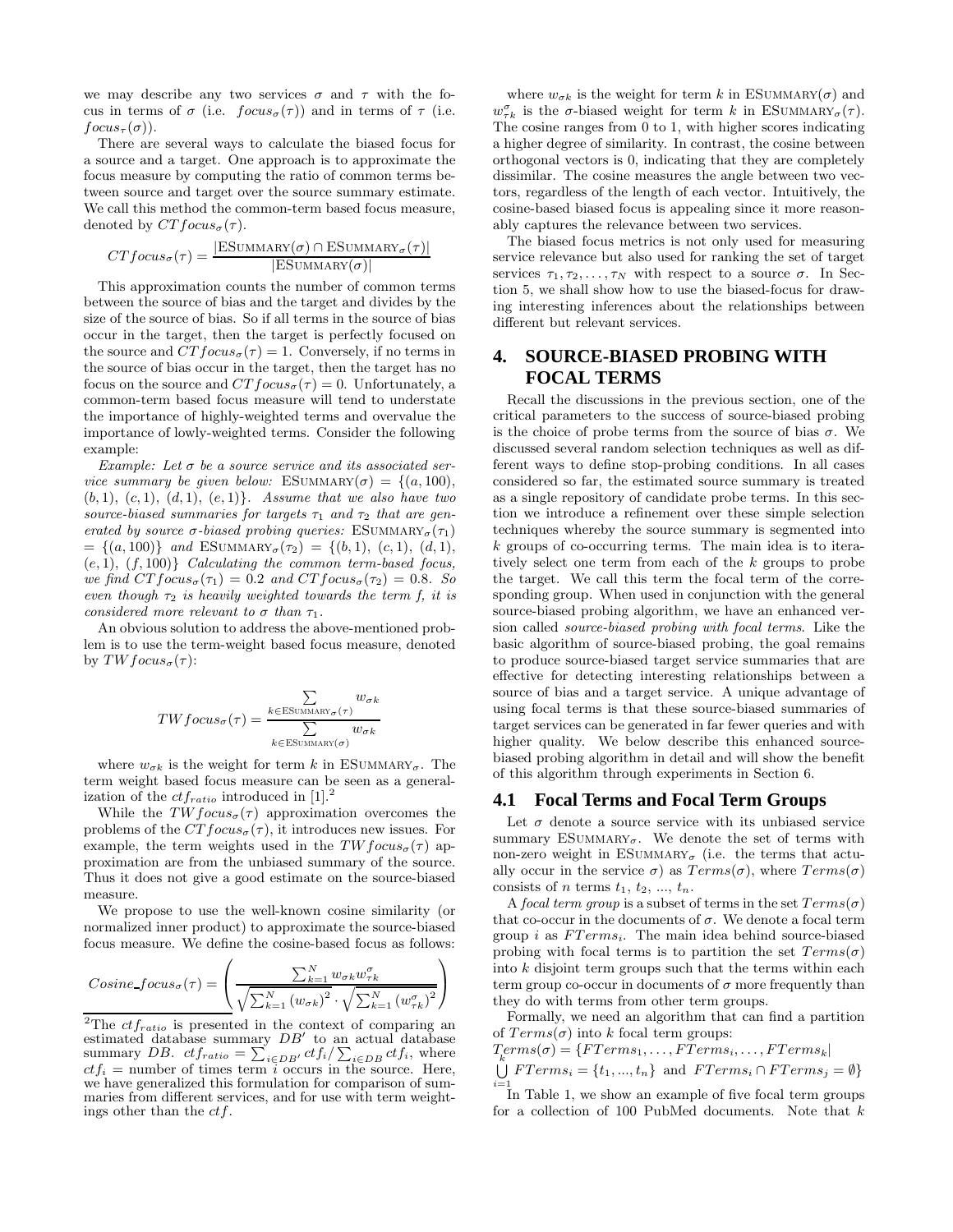**Table 1: Example Focal Terms for PubMed**

| Term Group | Terms                                |
|------------|--------------------------------------|
|            | care, education, family, management, |
|            | brain, gene, protein, nucleotide,    |
| 3          | clinical, noteworthy, taxonomy,      |
| 4          | experimental, molecular, therapy,    |
| 5          | aids, evidence, research, winter,    |

is intended to be very small since the focal term groups are meant to be very coarse. We will describe the concrete algorithm to find k partitions of the set  $Terms(\sigma)$  in the next section.

Given  $k$  focal term groups, by selecting a focal term from each term group  $FTerms<sub>i</sub>$  as a probing query, we hope to retrieve documents that also contain many of the other words in that focal term group. For example, suppose we are using a frequency-based measure for query probe selection from PubMed. The top four query terms may be "brain", "gene", "protein", and "nucleotide". Suppose these four terms tend to co-occur with each other as indicated in Table 1. By sending the first query "brain" to a target service, we could reasonably expect to find the other three terms since our analysis of the source indicates that these four terms tend to co-occur. A naive source-biased prober would ignore this co-occurrence information and, instead, send the other three queries "gene", "protein", and "nucleotide", even though we might reasonably expect for those queries to generate documents similar to the first query "brain". In essence, we will have used four queries when a single query would have sufficed at adequately exploring the term space of the target.

The sophistication of source-biased probing with focal terms is to identify these co-occurrence relationships in order to reduce the number of queries necessary to efficiently detect relationships between a source and a target service. By using focal terms, we may generate more accurate biased summaries of target services in far fewer probe queries and with higher quality.

In an ideal case, every focal term group would consist of terms that only co-occur with each other and not with any other terms in the other focal terms groups. By selecting a single term from each perfectly segmented term group, we ideally could send no more than  $k$  probes, one for each focal term group. Each probe would produce a document that contained every other term in that focal term group. In the more realistic setting, we will need to handle varying degrees of co-occurrence, but we still expect a good reduction in the number of probes necessary to generate a high-quality biased summary estimate for each target service.

It is important to note that, unlike previous research in grouping terms – for query-expansion [28, 22] or finding similar terms [25] – our goal is not to find close semantic relationships between terms, but rather to find very coarse cooccurrence associations among terms to support a more efficient and effective biased service summary estimation. For example, though we may discover that "brain" and "protein" tend to co-occur in a service, we do not claim that there is a close semantic relationship between the two terms.

## **4.2 Finding Focal Terms**

Now that we have discussed the motivation of finding focal terms, we are still faced with the task of actually segmenting  $Terms(σ)$  into k groups of focal terms. In this section, we discuss how we may adapt a popular clustering technique to the problem of focal term discovery.

Recall Section 2.1, we view a data intensive web service  $S_i$  as a set of documents, each of which is described by a vector of terms and weights. We now invert our view of a service using the same set of information. We consider a service  $S_i$  as a collection of *terms*, each of which is described by a vector of the documents in which the term occurs and a weight describing the occurrence frequency of the term in the corresponding document. Hence, we have:

$$
Terms(S_i) = \{term_1, term_2, \cdots, term_N\}
$$

For the N terms in the service, each term<sub>j</sub>  $(1 \le j \le N)$ is a vector of documents and weights:

$$
term_j = \{(doc_1, w_{j1}), (doc_2, w_{j2}), \cdots, (doc_M, w_{jM})\}
$$

We can define a segmentation technique for finding focal term groups by clustering the set  $Terms(S_i)$  into k clusters. Given the term vectors of services, and the similarity function, a number of clustering algorithms can be applied to partition the set  $Terms(S_i)$  of N terms into k clusters. We choose Simple K-Means since it is conceptually simple and computationally efficient. The algorithm starts by generating  $k$  random cluster centers. Each term is assigned to the cluster with the most similar (or least distant) center. The similarity is computed based on the closeness of the term and each of the cluster centers. Then the algorithm refines the k cluster centers based on the centroid of each cluster. Terms are then re-assigned to the cluster with the most similar center. The cycle of calculating centroids and assigning terms in  $Terms(S_i)$  to k clusters repeats until the cluster centroids stabilize. Let C denote both a cluster and the set of terms in the cluster. The centroid of cluster  $C$  is:

$$
centroid_C = \left\{ \begin{array}{c} (doc_1, \frac{1}{|C|} \sum_{i \in C} w_{j1}) \\ (doc_2, \frac{1}{|C|} \sum_{i \in C} w_{j2}) \\ \dots \\ (doc_M, \frac{1}{|C|} \sum_{i \in C} w_{jM}) \end{array} \right\}
$$

where  $w_{jl}$  is the weight of term j in document l, and the formula  $\frac{1}{|C|} \sum_{l \in C} w_{jl}$  denotes the average weight of the document  $l$  in the cluster C. A sketch of the K-Means term clustering based on term-vector of a service is provided in Figure 3.

The similarity function used in Figure 3 can be defined using a number of functions. In this paper, we use the cosine similarity function. Given a set of  $N$  terms and a set of M documents, where  $w_{ik}$  denotes the weight for term k in document  $i$   $(1 \leq k \leq N, 1 \leq i \leq M)$ , the cosine function prescribes:

$$
sim(term_i,term_j) = \left(\frac{\sum_{k=1}^{N} w_{ik}w_{jk}}{\sqrt{w_{ik}^2} \cdot \sqrt{w_{jk}^2}}\right)
$$

## **4.3 Selecting** k **Source-biased Probes**

Once the k focal term groups have been constructed for a source, the remaining problem is how to select the best  $k$  terms for probing a target service. We propose a simple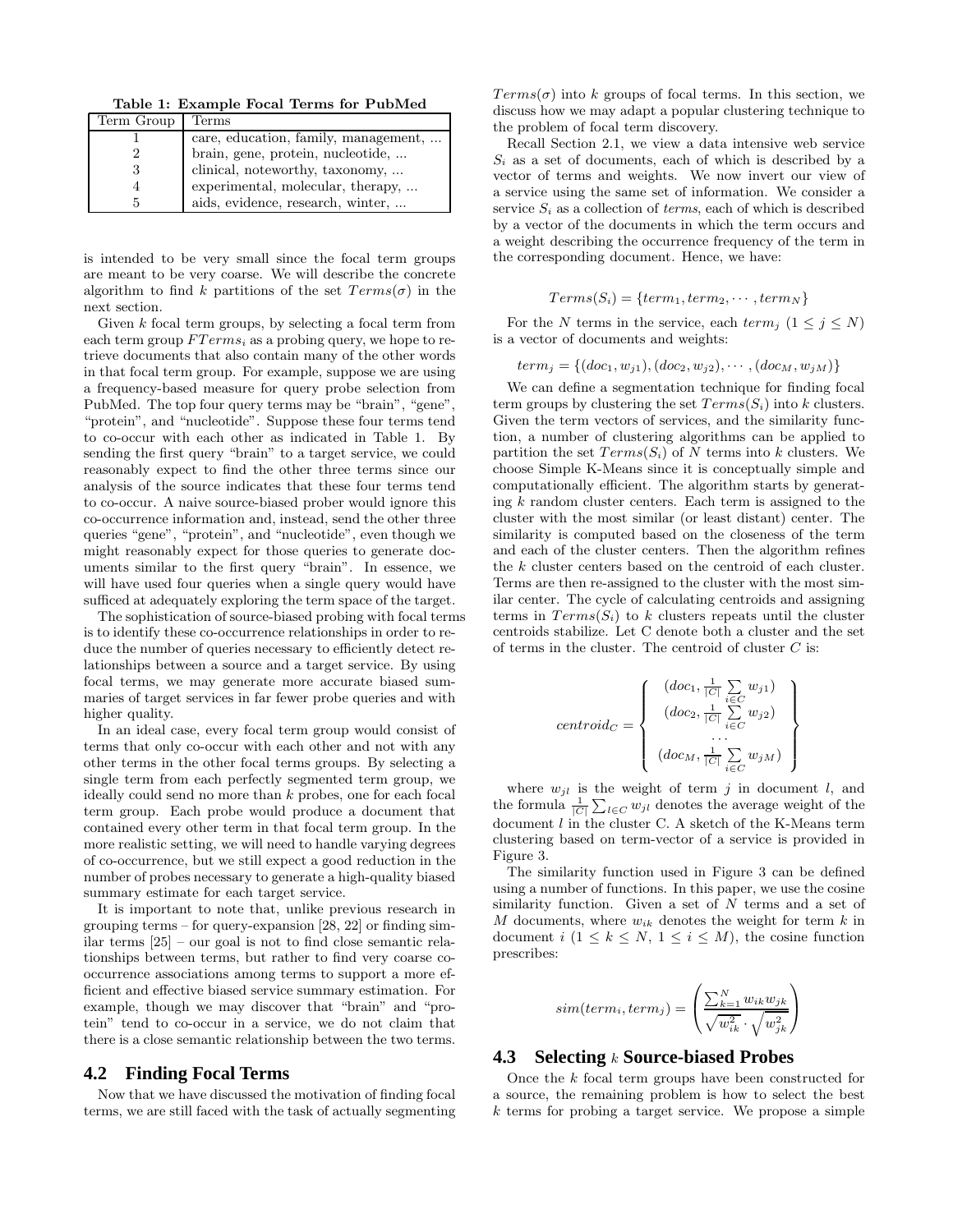**FocalTerms(Number of Clusters** k**, Input Vectors** D**)** Let  $\mathcal{D} = \{d_1, ..., d_n\}$  denote the set of n term vectors Let  $M$  denote the total number of documents in  $D$ Let  $d_j = \langle (doc_1, w_j1), \ldots, (doc_M, w_{jM}) \rangle$  denote a term vector of M elements,  $w_{jl}$  is the TFIDF weight of the  $doc_l$  in term  $j$   $(l = 1, ..., M)$ Let  $C = \{C_1, ..., C_k\}$  denote a clustering of  $D$ into k clusters. Let  $\mu_i$  denote the center of cluster  $C_i$ **foreach** cluster C Randomly pick a term vector, say  $d_i$  from  $\mathcal D$ Initialize a cluster center  $\mu_i = d_j$ , where  $d_j \in \mathcal{D}$ **repeat foreach** input term vector  $d_j \in \mathcal{D}$ **foreach** cluster  $C_i \in \mathcal{C}$   $i = 1, \ldots, k$ compute  $\delta_i = sim(d_i, mu_i)$ **if**  $\delta_h$  is the smallest among  $\delta_1, \delta_2, \ldots, \delta_k$  $mu_h$  is the nearest cluster center to  $d_i$ Assign  $d_i$  to the cluster  $C_h$ // refine cluster centers using centroids **foreach** cluster  $C_i \in \mathcal{C}$ **foreach** doc l in  $d_j$   $(l = 1, ..., M)$ )  $cw_{ij} \leftarrow \frac{1}{|C_i|} \sum_{l=1}^{M} w_{jl}$  $\mu_i \leftarrow <(doc_1, cw_{i1}), \ldots, (doc_M, cw_{iM})>$ **until** cluster centers no longer change **return** C

**Figure 3: Focal Term Clustering Algorithm**

round-robin selection technique whereby a single term is selected from each focal term group in turn. Once a single term has been selected from each group, the cycle repeats by selecting a second term from each group, a third term, and so on.

Given this basic strategy, we may use a number of techniques for determining the order by which to select terms from the  $k$  groups and for selecting probe terms from each focal term group. One way to determine the order of focal term groups is based upon the size of each group. We begin with the group with the most terms and end each cycle with the group that has the smallest number of terms. For each focal term group, we may decide which term to select for each cycle by using one of the selection criteria discussed in Section 3.

Now that we have discussed source-biased probing with focal terms, we next discuss how to build a service neighborhood using source-biased probing as a primitive and discuss how to infer interesting relationships among service nodes from the structure of the service neighborhood graph.

## **5. SERVICE NEIGHBORHOOD**

In this section, we extend the basic source-biased probing algorithm to a service neighborhood graph of interconnected services. We show how services may be ranked relative to a source, how a neighborhood graph of interconnected data services may be constructed, and how other interesting relationships may be inferred from the neighborhood graph.

### **5.1 The Graph Model**

We model the world of data intensive web services as a graph, where the nodes in the graph are services and the edges in the graph indicate biased probing from a source to a target:

DEFINITION 2 (SERVICE NEIGHBORHOOD GRAPH). A ser-



**Figure 4: Simple Service Graph**



**Figure 5: Reasoning about Service Neighborhoods with Source-Biased Probing**

vice neighborhood graph is a weighted, directed graph  $G =$  $(V, E)$  where V is a finite set of data intensive web services and E is the edge set of G. Each edge  $e \in E$  is an ordered set of vertices  $(u, v)$ , where  $u, v \in V$ . Each edge has an associated weight, given by the weight function  $w : E \to \mathcal{R}$ . The weight  $w(u, v)$  of the edge  $(u, v) \in E$  is given by  $focus_u(v)$ .

As an example, we show in Figure 4 a simple service neighborhood consisting of two services –  $A$  and  $B$ . The arrow from  $A$  to  $B$  indicates that the service  $A$  has been used as a source of bias to probe the target service B. The arrow is annotated with a weight for  $focus_A(B)$ .

For a universe of discourse  $W$  consisting of  $D$  data services:  $W = \{W_1, W_2, \ldots, W_D\}$ , we may have a service neighborhood graph consisting of D nodes and up to  $D(D-1)$ edges in the case that every service has served as a source of bias for every other service in the graph. In practice, we expect the number of edges to be much less, as many services may never be used as a source of bias.

#### **5.2 Graph Semantics**

Given the basic graph model, we now discuss several important inferences that may be made over the graph.

#### **Ranking Target Services**

In Figure  $5(i)$ , we show a single source of bias A and multiple target services  $B, C, D$ , and  $E$ . For each target service, we have an appropriate focus measure  $(focus_A(B), focus_A(C),$  $focus_A(D)$ , and  $focus_A(E)$  annotating the link from A to the target. We may then rank the target services in descending order in terms of their focus with respect to the source of bias  $A$ . In this case, we would order the target services  $D$ ,  $C, B, E$ . In other words, the biased estimate of  $D$  contains  $90\%$  of the terms in A, whereas E contains only 10% of the terms in A.

#### **Evaluating a Source of Bias**

In Figure 5(ii), we reverse the situation and show a single target service  $A$  and multiple sources of bias  $B, C, D$ , and  $E$ . The single target A has one incoming arrow for each source of bias, annotated with the appropriate focus measure  $(focus_B(A), focus_C(A), focus_D(A), and focus_E(A)).$  We may then rank the sources of bias in descending order in terms of their focus with respect to the target A. In this case, we would order the sources of bias  $C, D, E, B$ . In other words, the C-biased estimate of A contains 80% of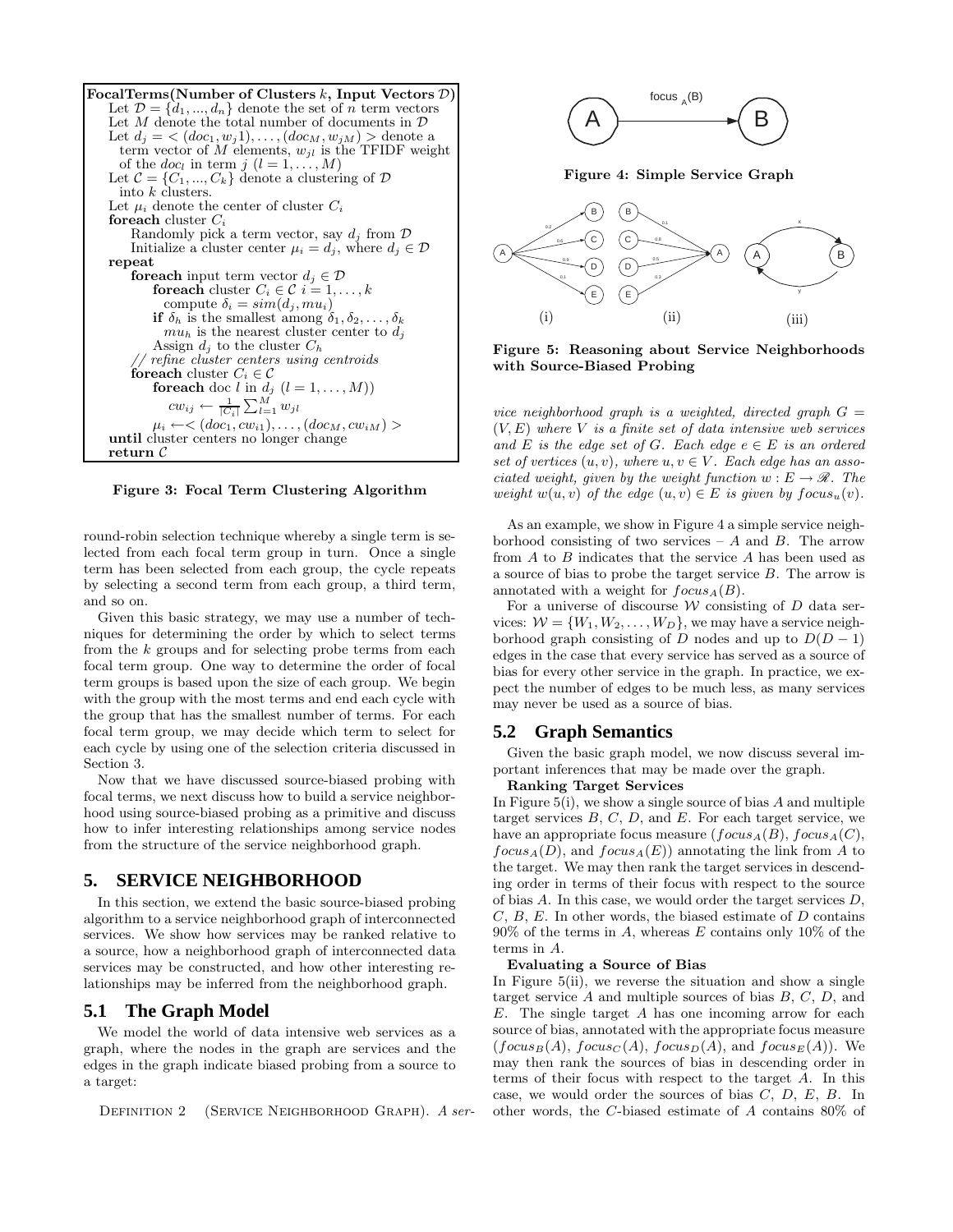the terms in  $C$ , whereas the  $B$ -biased estimate of  $A$  contains only 10% of the terms in B.

#### **Inferring Pairwise Relationships**

In Figure 5(iii), we consider two services where each has served as a source of bias to probe the other. Let  $focus_A(B) =$ x. Let  $focus_B (A) = y$ . We define threshold values  $\lambda_{high}$  and  $\lambda_{low}$ , where  $0 < \lambda_{low} < \lambda_{high} < 1$ . These threshold values are intended to evaluate the quality of the relevance of one service to another as we illustrate next.

If  $x > \lambda_{high}$  and  $y > \lambda_{high}$ , then we may conclude that A is sufficiently focused on  $B$  and  $B$  is sufficiently focused on A. Hence, the two services are approximately the same in terms of their content coverage. We call this approximate equality  $\lambda$ -equivalence to indicate that the equivalence is not total, but a function of the parameter  $\lambda_{high}$ .

If  $x > \lambda_{high}$  and  $y < \lambda_{low}$ , then a sufficient portion of A is contained in B, but very little of B is contained in A. Hence, we may conclude that A is a  $\lambda$ -subset of B and B is a  $\lambda$ -superset of A, where again we use the  $\lambda$  prefix to indicate that  $A$  is not a strict subset, but rather that  $A$ 's relationship to *B* is parameterized by  $\lambda$ .

If  $x < \lambda_{low}$  and  $y < \lambda_{low}$ , then we may conclude that A and B are sufficiently concerned with different topics since neither is very focused on the other. We call this approximate inequality  $\lambda$ -disjointness to indicate that the disjointness is not total, but a function of the parameter  $\lambda_{low}$ .

## **6. EXPERIMENTS**

In this section, we present experimental results to show how source-biased probing compares to competing techniques and how various parameters affect the behavior and performance of source-biased probing. Additionally, we illustrate the advantages of the two extensions to source-biased probing discussed above – namely, focal term based probing and the service neighborhood graph model.

### **6.1 Experimental Data and Setup**

We evaluate source-biased probing over a dataset that is designed to emulate the diversity and scope of real-world data intensive web services and that also remains under our control for experimental validation.

We collected articles from 1,000 usenet newsgroups over the period June to July 2003. We randomly chose newsgroups from the top-level categories of bionet, comp, gnu, humanities, k12, misc, news, rec, sci, soc, and talk. We eliminated overly small newsgroups containing fewer than 100 articles, heavily spammed newsgroups, and newsgroups with primarily binary data. After filtering out these groups, we were left 593 newsgroups, representing over 2GB of data. Each newsgroup ranged in size from 100 to 16,000 articles, with an average of 1,400 articles per newsgroup. Since each of these newsgroups is focused on a single topic, we refer to these 593 newsgroups as the single topic collection.

In an effort to match the heterogeneity inherent in many real-world data intensive web services, we constructed 100 new groups by randomly combining articles from the single topic collection. For each new group, we randomly selected four collections from the single topic dataset to populate a new group with on average 1,400 articles. We refer to these 100 newsgroups as the mixed topic collection.

Finally, we created a third type of collection called the aggregate collection. Again, we aimed for a group average of 1,400 articles. For any group of three or more newsgroups with a common prefix from the single topic collection (e.g. comp.databases.informix, comp.databases.oracle, and comp.databases.sybase), we constructed a new aggregate collection (e.g. comp.databases.aggregate) containing randomly selected articles from each component newsgroup. This step resulted in 56 aggregate groups. To emulate a Google-like service with wide coverage, we created a single collection called 'root' that contained 10 random articles from each newsgroup in the single topic collection.

In total, the combined newsgroup collections consists of 2.5GB worth of articles in 750 groups.

We built a probing engine in Java 1.4 for use in all of our experiments. For each group in the dataset, we constructed the actual service summary based on the overall service frequency of each term  $(servFreq)$ . We eliminated a set of common stopwords (e.g. 'a', 'the', and so on) as well as a specialized list of newsgroup-specific stopwords (e.g. 'wrote', 'said', 'reply', and so on). Terms were not stemmed.

## **6.2 Experimental Results**

#### *6.2.1 Probing Effectiveness and Efficiency*

For our first set of experiments, we compare source-biased probing with three alternative probing techniques – two flavors of query-biased probers and an unbiased prober.

For the source-biased prober (Source Bias), we consider a basic version that uses a weight-based selection mechanism to choose the most highly weighted terms as probes. For this experiment we consider weights based on the overall service frequency ( $servFreq$ ) of terms in the source's service summary. We evaluate alternative selection techniques in Section 6.2.2.

For the query-biased probers, we consider two versions. For the first (*Query Bias 1*), probe terms are randomly selected from the standard Unix dictionary of English terms. For the second  $(Query Bias 2)$ , the initial probes are selected from the standard Unix dictionary, but once the first document has been retrieved from the target, all subsequent probes are selected based on the estimated servFreq of the target service.

For the unbiased prober (No Bias), we consider a prober that selects documents at random from each target.

We selected 10 source services and 10 target services at random from the entire dataset, resulting in 100 sourcetarget pairs. For each pair, we ran each of the four probing techniques, collecting a maximum of 5 documents per query from each target. We collected data for up to 100 total documents retrieved from each target. In Figure 6, we show the average  $Cosine\_focus_{\sigma}(\tau)$  over all 100 source-target pairs as a function of the number of documents examined in each target. In this case, we can think of  $Cosine \cdot focus_{\sigma}(\tau)$  as a proxy for the quality of the documents being extracted from each target. Since we are comparing the same set of targets across all four probing techniques, a higher focus indicates that a prober has identified a more relevant set of documents than another. The Source Bias prober displays the highest  $Cosine\_focus_{\sigma}(\tau)$  for all values of examined documents. The No Bias and Query Bias 1 probers are bunched together below Source Bias. The lowest in all cases is Query Bias 2.

As you can see, the source-biased prober finds on average a higher degree of relevance between each target and source. The reason is that source-biased probing hones in on the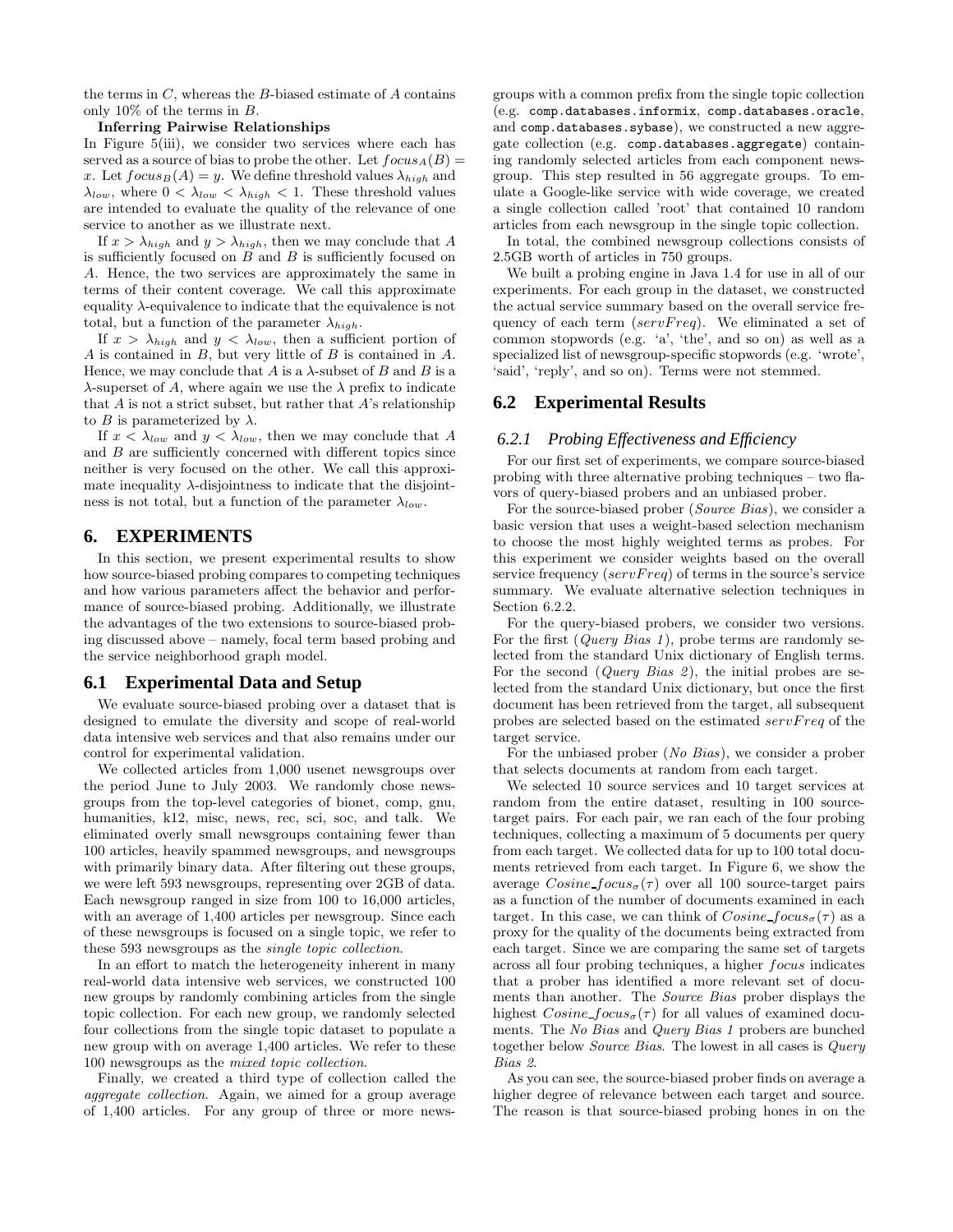

**Figure 6: Comparing Four Probers**



**Figure 7: SBP Identifies Higher-Quality Documents**

most relevant documents between a given source and target.

To further explain why Source Bias outperforms the other probing techniques, consider Figure 7. Here we show the average quality of the documents examined for each of the four probers. For every ten documents examined, we calculate the fraction that pass a 0.1  $Cosine\_focus_{\sigma}(\tau)$  threshold with the source's unbiased service summary. The sourcebiased prober identifies documents of higher quality than the other techniques. As the number of documents examined increases, the source-biased approach begins to approach the other probers, since most of the quality documents have already been extracted.

Hence, we may conclude that source-biased probing is more effective at discerning relevant documents to a source of bias than are either a query-biased prober or an unbiased prober.

## *6.2.2 Varying Key Parameters*

In this section, we discuss the impact of several parameters on the success of source-biased probing. Again, we selected 10 source services and 10 target services at random from the entire dataset, resulting in 100 source-target pairs. For each of these experiments, we consider only sourcebiased probing.

The first parameter we consider is the choice of query selection for source-biased probing. We consider three alternatives: random probe selection (Source Bias (random)), probe selection based on the overall service frequency of the source summary (Source Bias (servFreq)), and probe selection based on the document count of each term in the source



**Figure 8: Query Selection Comparison**



**Figure 9: Documents Retrieved Comparison**

summary (Source Bias ( $docCount$ )). We show the results in Figure 8.

Again, we can think of  $Cosine\_focus_{\sigma}(\tau)$  as a proxy for the quality of the documents being extracted from each target. The two frequency-based measures result in approximately the same quality of extracted document. Interestingly, the random selection technique performs significantly worse. Since the set of candidate probes in a source's service summary is large, it seems reasonable to conclude that a random prober misses out on the critical discriminating terms.

The second parameter we consider is the number of documents retrieved for each query. We considered a basic version of source-biased probing using the overall service frequency as the probe selection mechanism. We vary the number of documents we retrieve, from 5 up to 20.

As you can see in Figure 9, there is little change, so varying retrieved documents appears not to have a significant impact on the quality of source-biased probing.

The third parameter we compare is the choice of focus measure. In Figure 10, we compare the three versions of focus first discussed in Section 3.2:  $Cosine\_focus_{\sigma}(\tau)$ , TW focus $_{\sigma}(\tau)$ , and  $CTfocus_{\sigma}(\tau)$ .

The dashed lines indicate the actual value of the overall focus measures calculated based on the actual service summaries of the sources and targets. The upper dashed line corresponds to the actual  $TWfocus_{\sigma}(\tau)$ . The other two dashed lines correspond to  $Cosine\_focus_{\sigma}(\tau)$  and  $CTfocus_{\sigma}(\tau)$ and are overlapping. The first critical point to note is that both the  $TWfocus_{\sigma}(\tau)$  and  $CTfocus_{\sigma}(\tau)$  are slow to ap-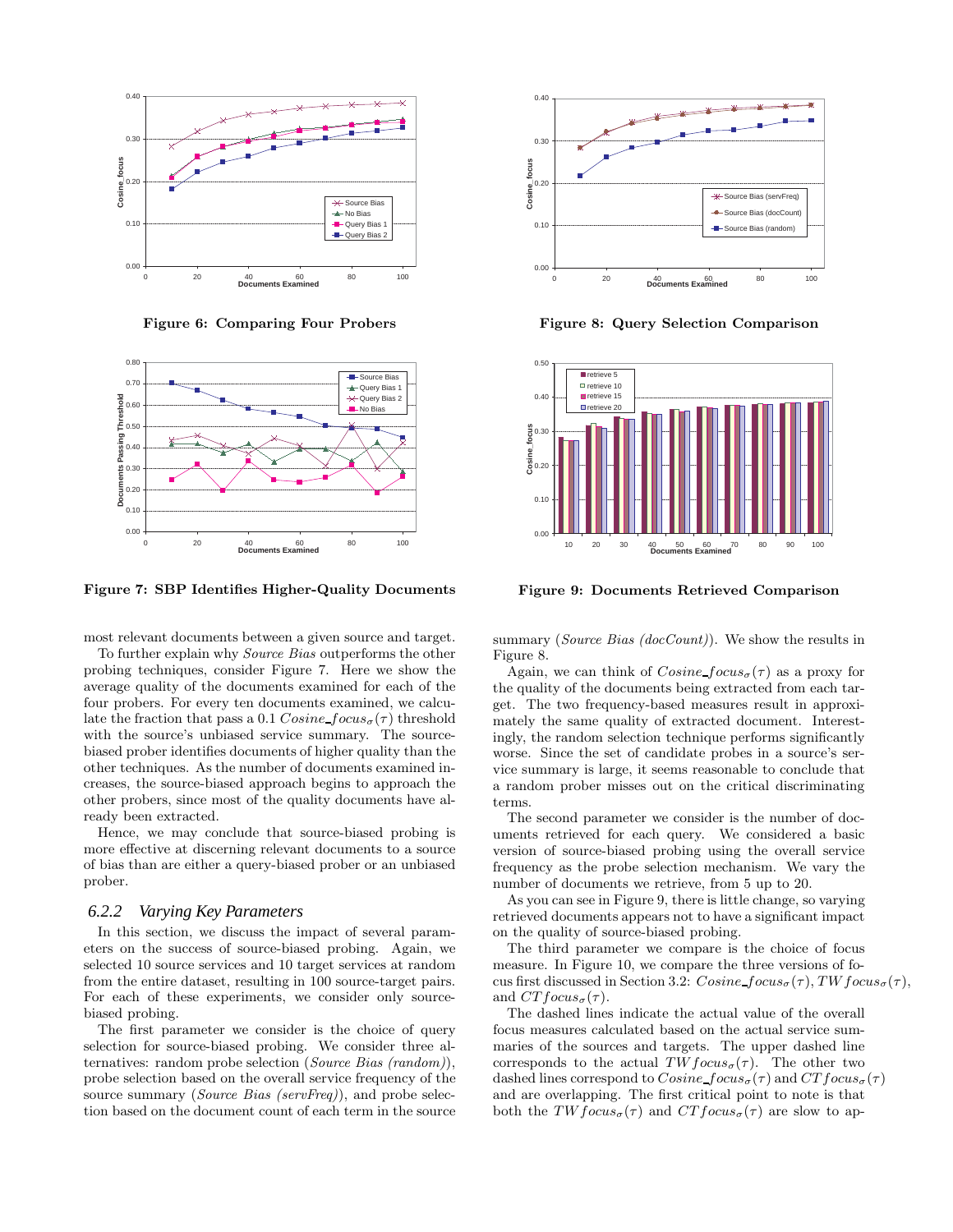

**Figure 10: Comparison of Three Focus Measures**



**Figure 11: Comparison of Ranking Quality**

proach the overall focus as indicated by the dashed lines. In contrast, the cosine-based focus approaches the actual focus in only 45 documents on average. Additionally, we note that  $Cosine\_focus_{\sigma}(\tau)$  slightly overestimates the actual focus. This is reasonable, since for source-biased estimates based on very few documents, we would expect to identify high-quality documents first. Hence, the focus should be an overestimate. As the number of documents examined in a target nears the total available in the target, this upward bias should disappear.

#### *6.2.3 Ranking Evaluation*

As we have seen, source-biased probing is effective at identifying source-relevant documents in a target service. But how well does source-biased probing compare with the alternative techniques when it comes to ranking targets based on their relevance to a source? We randomly selected 5 sources to compare to the entire set of 750 groups. We compared the three probers Source Bias, Query Bias 1, and No Bias discussed above.

For each of the 5 sources, we identified the number of relevant groups in the entire dataset (call this total  $r$  for each source). For non-obvious cases, we determined relevance by the consensus opinion of three volunteers. We then evaluated the three probers by collecting 20 documents for each candidate target and ranking the targets by the Cosine  $focus_{\sigma}(\tau)$  metric. We calculated the effectiveness for each source as the percentage of relevant targets ranked in the top-r.

As you can see, the source-biased approach outperforms

both the query-biased and unbiased probers. Upon further inspection, we discovered that all probers performed approximately the same when comparing two nearly identical services (e.g. comp.unix.admin vs. comp.unix.misc) from the single topic collection. The source-biased approach far outstripped the others when evaluating a newsgroup from either the mixed topic collection or the aggregate collection. In these two cases, source-biased probing proved effective at honing in on relevant documents that an unbiased or querybiased prober might overlook.

#### *6.2.4 Source-Biased Probing Extensions*

In our final set of experiments, we illustrate the advantages of source-biased probing with focal terms and the service neighborhood graph model.

To evaluate source-biased probing with focal terms, we compared basic source-biased probing with random term selection versus two flavors of focal term probing – focal term probing with 3 focal term groups and with 5 focal term groups. For each of the focal term versions, we selected focal term groups in decreasing order of size. For each group, we randomly selected a probe term. We selected 5 source services and 10 target services at random from the entire dataset, resulting in 50 source-target pairs. For each query, we collected a maximum of 5 documents from each target for each query.

The two focal term techniques resulted in slightly higher quality documents being extracted for each target.

Finally, to illustrate the power inherent in the service neighborhood graph, we show in Table 2 a few sample inferences that can be made when services A and B are used to probe each other, and  $Cosine \, focus_{\sigma}(\tau)$  is the focus metric. Consider the first pair of Mac-related newsgroups. For  $\lambda_{high} = 0.70$ , we would conclude that the two are  $\lambda$ equivalent. In contrast, the sewing and perl groups are quite dissimilar, as indicated by the low focus values.

## **7. RELATED WORK**

In the database community, considerable research has been dedicated to the *database selection* problem. [10, 11, 3, 6, 7, 8, 9, 12, 17, 18, 21, 29] In database selection, the problem is to take a query and match it to potentially relevant databases for processing. Typically the database exports a description to help guide database selection. Instead of matching a query to a set of services, we are concerned with grouping and ranking data services based on their relevance to a source of bias.

As mentioned before, our source-biased probing technique builds on the work of Callan et al. Other researchers have previously studied the problem of repeatedly querying an unknown database in an effort to generate a summary of the database internals [16, 14, 15, 1, 27, 2, 12, 26, 19, 4]. The main purpose of these techniques is to generate a representative content summary of the underlying database. Querying methods suggested include the use of random queries, queries learned from a classifier, and queries based on a feedback cycle between the query and the response.

More recently, Gravano et al. [16, 14] have introduced an extension to the Callan-style probing technique that relies on a learned set of queries for database classification. Their probing method is effective for classifying Deep Web sites into a pre-determined Yahoo!-style rigid hierarchy, but requires the potentially burdensome and inflexible task of